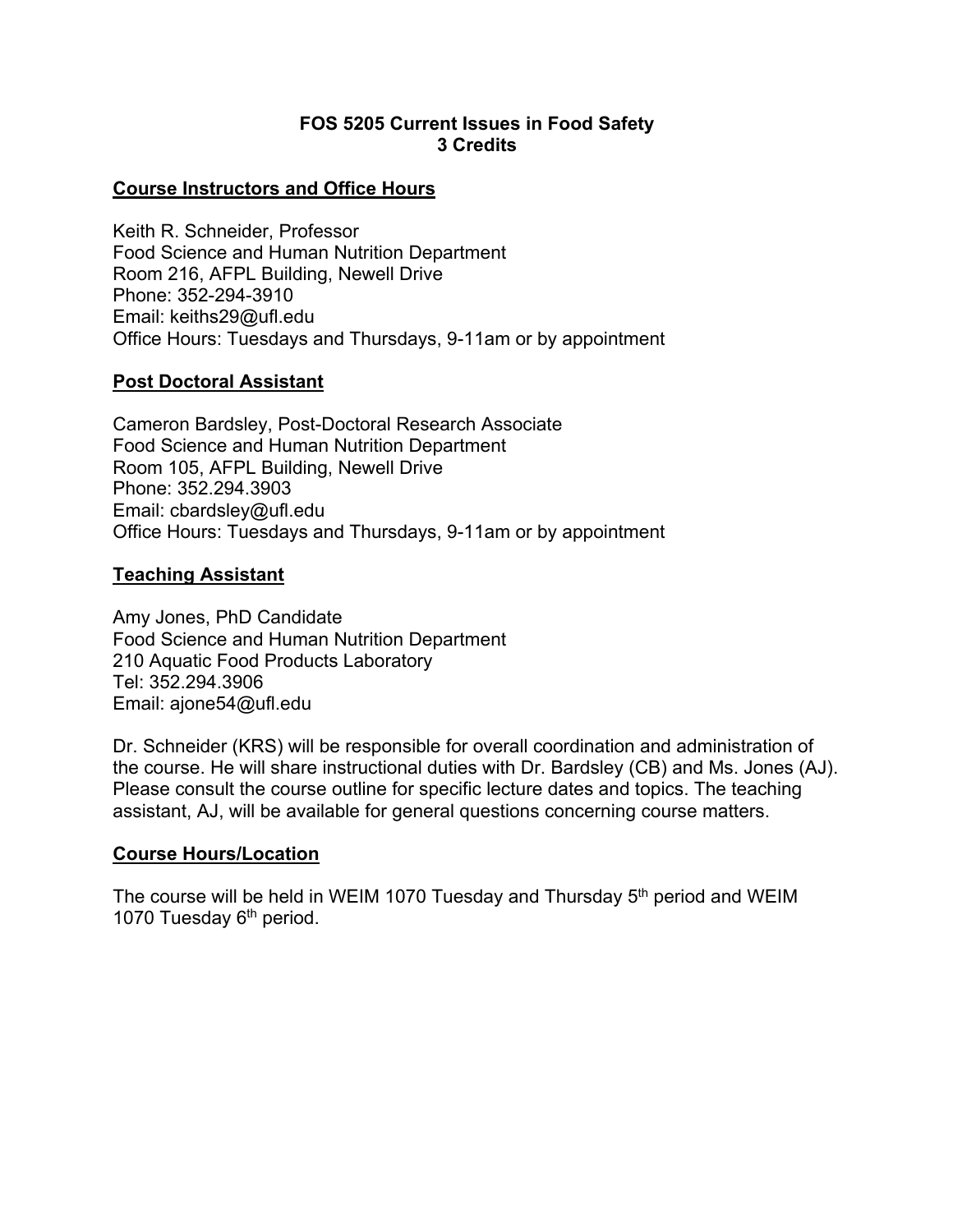# **Course Objectives**

Upon completion of this course, students should:

- 1. Be familiar with food safety hazards, assessment of risk, and evaluation.
- 2. Understand the principles, actions, and limitations of food sanitation procedures.
- 3. Be familiar with current and future implications concerning food safety hazards and risks.
- 4. Be able to research a topic, synthesis current information and develop a term paper and class presentation.

### **Prerequisites**

MCB 2000, MCB 2000L, or the equivalent.

### **Course Format**

Students will acquire knowledge of the pertinent issues in food safety and sanitation through the use of lectures, class discussions, outside reading and assignments. Students registered for FOS 5205 will be required to submit a 10-page term paper in the area of Food Safety and Sanitation. Topics must be approved by instructors. Each student will be required to give a 30-minute class lecture during the course of the semester. Each student will also be required to participate other activities such as group discussion and presentations.

## **Course Description**

Lectures, discussions, and demonstrations concerning microbial, chemical and biological safety of food, principles of sanitation for the food processing and retail foods industries.

### **Textbook and References**

## **Required**

Principles of Food Sanitation, 6th Ed., Marriott, Schilling and Gravani, Springer, New York, NY. Found at: http://www.amazon.com or the UF Campus Bookstore

This text will be on reserve at the Marston Science Library under FOS 4202 / FOS 5205 and be available for purchase from the UF bookstores and from several online sources.

## **Additional References will be provided for week's topic as needed (example)**

Scallan E, Hoekstra RM, Angulo FJ, Tauxe RV, Widdowson M-A, Roy SL, et al. 2011. Foodborne illness acquired in the United States—Major pathogens. Emerg Infect Dis. 17(1):7-15.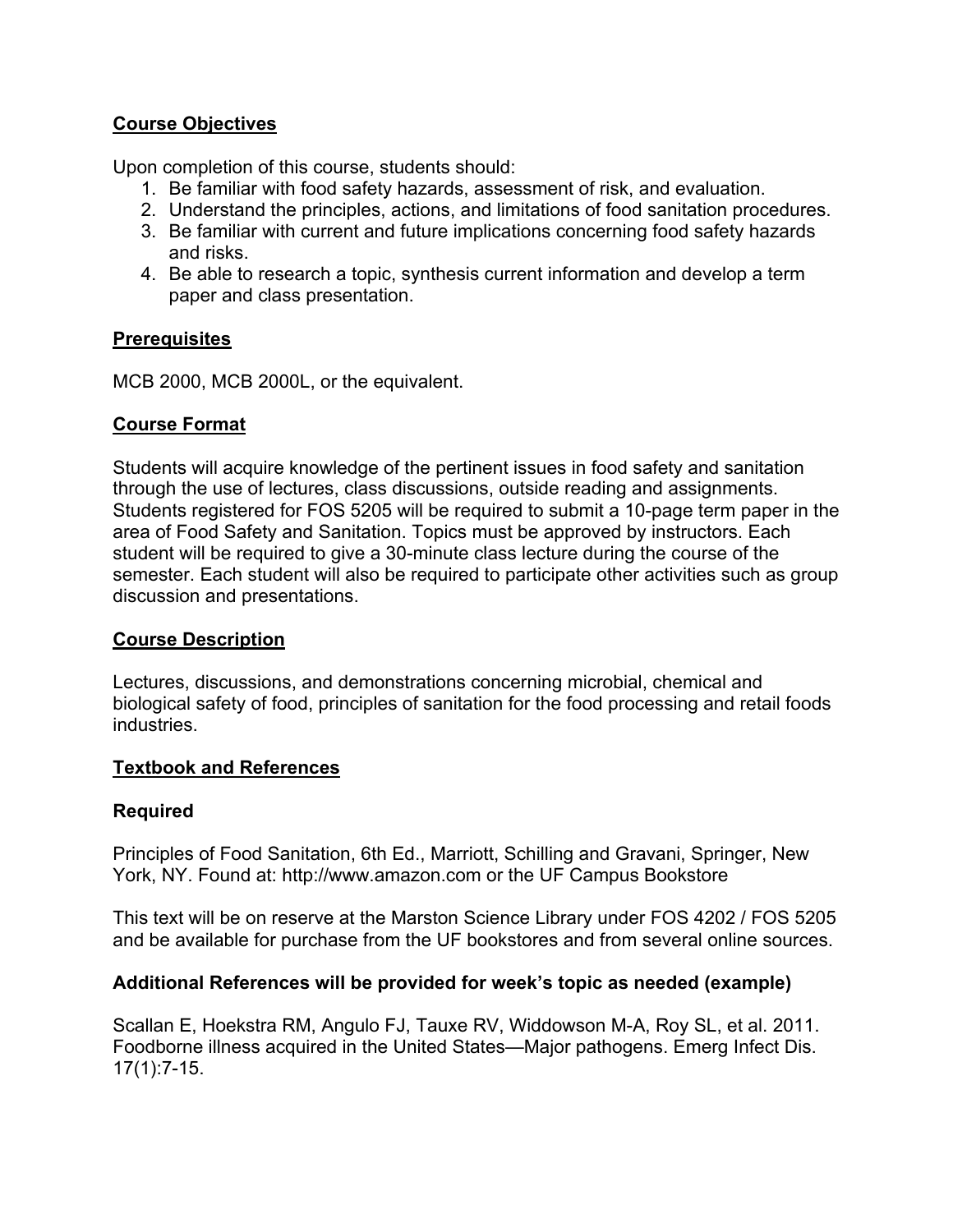## **Grading**

• Exams (3) 60% (20% each)

Exams 1 and 2 (~50 min, closed book exams) will each cover approximately 1/3 of the course material and be equally weighted. However, later course material will draw on foundation material presented in the first section of the course; students should therefore be prepared to apply principles from the entire course as they develop their answers to assignments and exams. The final exam will be a comprehensive, closed book exam that will allow the student to demonstrate an understanding and synthesis of the concepts of food safety and sanitation from the entire course.

Term Paper/Class Assignments 40%

The term paper and class assignments represent a significant part of the course grade, and their successful completion is critical. The term paper, in the form of a scientific review paper on a particular topic relevant to food safety and sanitation. All topics must be cleared through the instructor(s). Additionally, you will be asked to present your topic as a brief lecture to your fellow students. Please adhere to stated deadlines for maximum credit.

| <b>FOS 5205</b>          |             |
|--------------------------|-------------|
|                          | Percent (%) |
| <b>Class Assignments</b> | 10          |
| Grad Exams (3)           | 15          |
| <b>Term Paper</b>        | 15          |
| Exam 1                   | 20          |
| Exam 2                   | 20          |
| <b>Final Exam</b>        | 20          |

Attendance and promptness will be noted.

| <b>Course Average Grade</b> |
|-----------------------------|
| $90 - 100$ A                |
| $88 - 89B +$                |
| $84 - 87B$                  |
| $80 - 83 B$                 |
| $78 - 79$ C+                |
| $74 - 77$ C                 |
| $70 - 73$ C-                |
| $68 - 69$ D+                |
| $64 - 67$ D                 |
| $60 - 63$ D-                |
| < 60 E                      |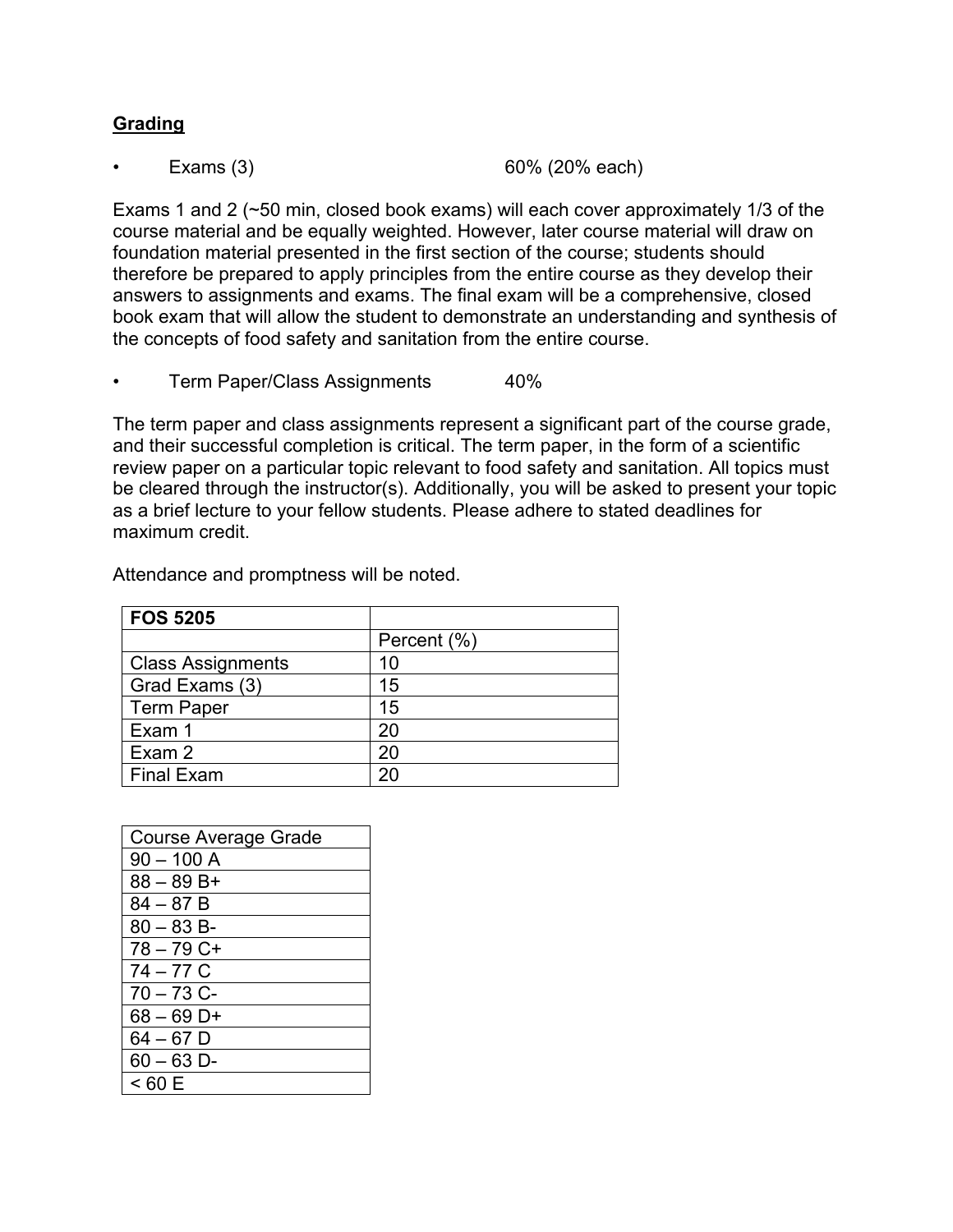# **Tentative Course Outline**

## **Week 1**

8/24 Class Introduction and Overview for FOS 4202 and FOS 5205

8/26 Food Safety

Read Chapter 1 (Marriott, Schilling and Gravani)

# **Week 2**

- 8/31 Foodborne Pathogens
- **8/31 Recent Foodborne Outbreaks**
- 9/2 Foodborne Pathogens

Read Chapter 3 (Marriott, Schilling and Gravani)

### **Week 3**

- 9/7 Foodborne Pathogens
- **9/7 Current Issues: Journal Review (What's happening this semester?)**
- 9/9 Allergens

Read Chapters 3 (Marriott, Schilling and Gravani)

### **Week 4**

- 9/14 Non-microbial Hazards-Chemical and Physical
- **9/14 Controversies: Organic vs. Conventional Farming/GMOs/Etc.**
- 9/16 Personal Hygiene

Read Chapters 4 and 5 (Marriott, Schilling and Gravani)

### **Week 5**

- 9/21 Spoilage Organisms
- **9/21 Implications of New Food Regulations**
- **9/23 EXAM 1**

Readings will be provided

### **Week 6**

- 9/28 Regulations
- **9/28 Brief Look at HACCP and FSMA**
- 9/30 Food Safety Systems Overview, Part 1

Readings will be provided Read Chapters 7 and 8 (Marriott, Schilling and Gravani)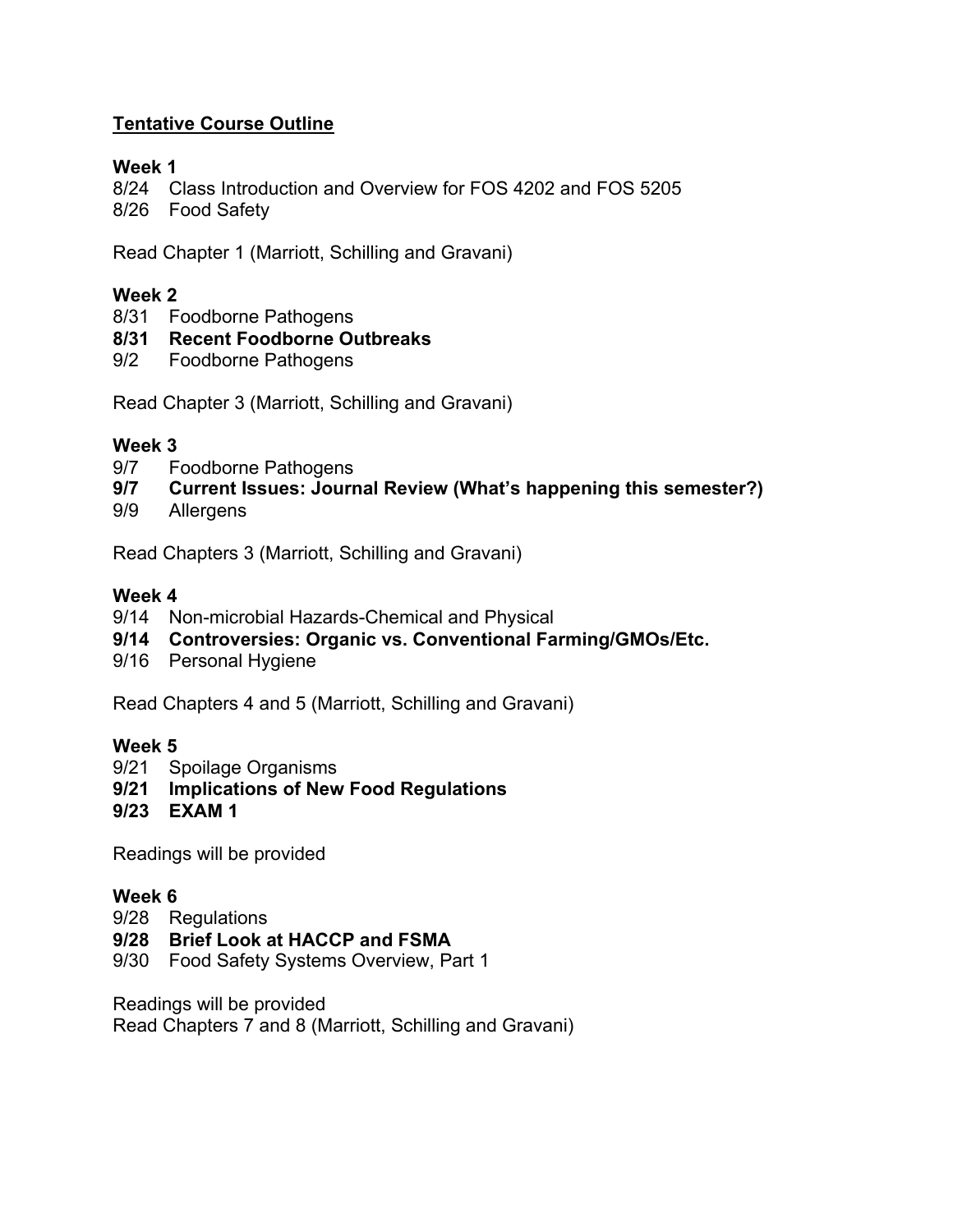### **Week 7**

- 10/5 Food Safety Systems Overview, Part 2
- **10/5 Presentation Skills**
- 10/7 Food Safety Systems Overview, Part 2

Read Chapters 6 and 7 (Marriott, Schilling and Gravani)

### **Week 8**

- 10/12 Cleaning and Sanitizing Part 1
- **10/12 Advanced Chlorine Chemistry**
- 10/14 Cleaning and Sanitizing Part 2

Read Chapters 9 and 10 (Marriott, Schilling and Gravani)

### **Week 9**

- 10/19 Cleaning and Sanitizing Part 3
- **10/19 Risk Assessment**
- **10/21 Exam 2 (Take home grad exam)**

Read Chapters 9 and 10 (Marriott, Schilling and Gravani)

### **Week 10**

10/26 Pest Control

### **10/26 Environmental Monitoring (Guest lecturer Dr. Danyluk)**

10/28 Waste Management

Read Chapters 12 and 13 (Marriott, Schilling and Gravani)

### **Week 11**

11/2 Waste Treatment Field Trip (Pending)

## **11/2 Waste Treatment Field Trip (Pending)**

11/4 Sanitary Design, Part 1

Read Chapter 13 and 14 (Marriott, Schilling and Gravani)

### **Week 12**

- 11/9 Sanitary Design, Part 2
- **11/9 Student Presentations**
- 11/11 Sanitary Design, Part 3

Read Chapter 14 (Marriott, Schilling and Gravani)

### **Week 13**

11/16 Plant Specific Case Studies – Part 1

### **11/16 Student Presentations**

11/18 Plant Specific Case Studies – Part 2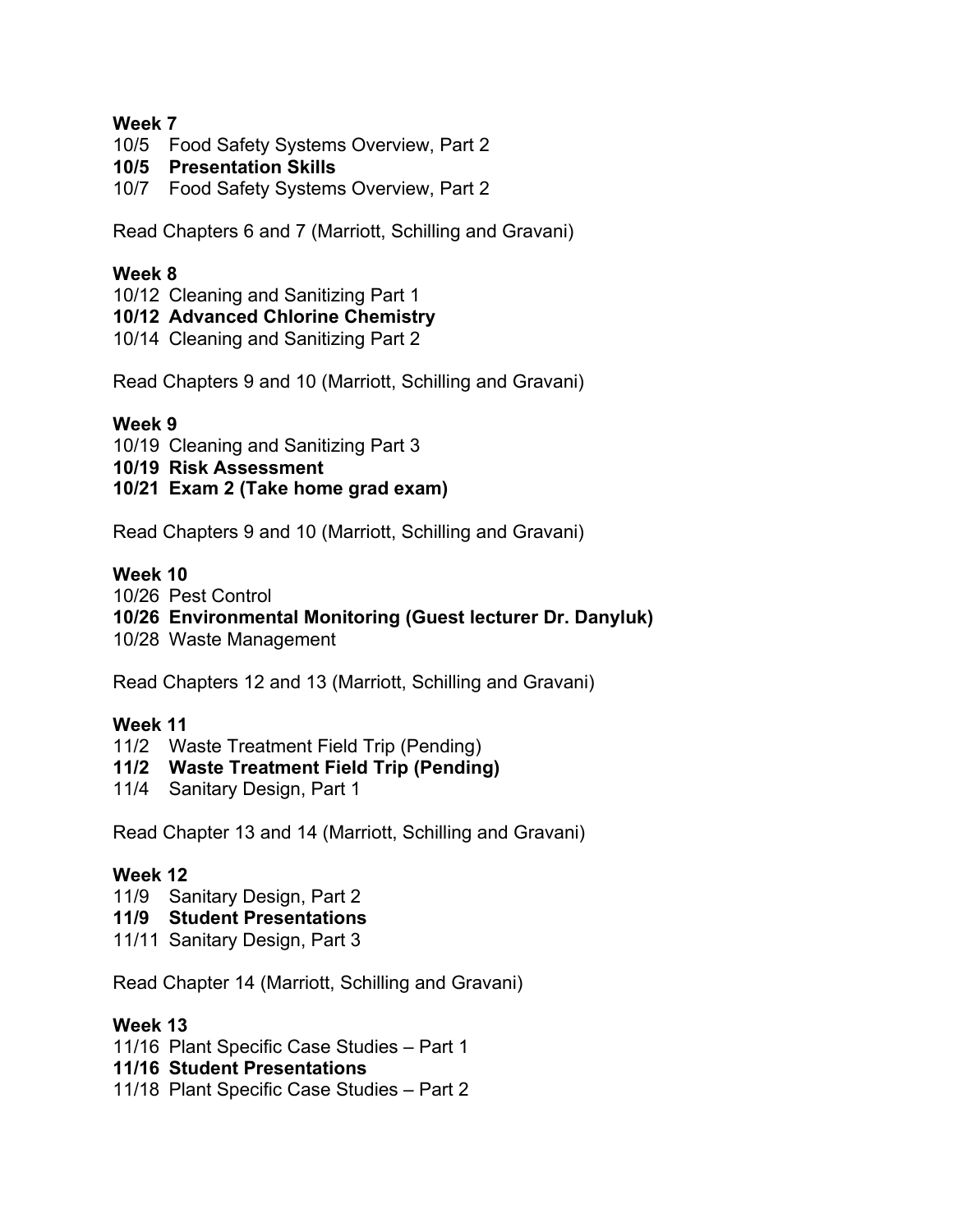Read Chapters 15, 17, 18, or 19 (Marriott, Schilling and Gravani)

# **Week 14**

- 11/23 Recall and Traceback
- **11/23 Student Presentations**
- 11/25 No Class Thanksgiving Break

# **Week 15**

- 11/30 ServSafe and the Food Code
- **11/30 Student Presentations**
- 12/2 Biosecurity

Read Chapter 2 (Marriott, Schilling and Gravani)

### **Week 16**

- 12/7 Course Review (Last Day of Class)
- **12/7 Review of Student Topics**

## **Week 17**

**12/14/2021 @ 7:30 AM - 9:30 AM (Exam will be one hour, grad exam will follow general exam and will be given in class)**

### **Important Notes:**

## **Academic Honesty.**

As a result of completing the registration form at the University of Florida, every student has signed the following statement: I understand that the University of Florida expects its students to be honest in all academic work. I agree to adhere to this commitment to academic honesty and understand that my failure to comply with this commitment may result in disciplinary action up to and including expulsion from the University.

## **University of Florida Counseling Services.**

On-campus resources are available for students having personal problems or lacking clear career and academic goals that interfere with their academic performance. These resources include:

- 1. University Counseling Center. 301 Peabody Hall, http://www.counsel.ufl.edu/
- 2. Student Mental Health. Student Health Care Center, 392-1171, personal counseling;
- 3. University of Florida Policy on Sexual Assault. http://www.counsel.ufl.edu/selfHelpInformation/sexualAssaultAndHarassment/uni versity of florida policy on sexual assault.aspx